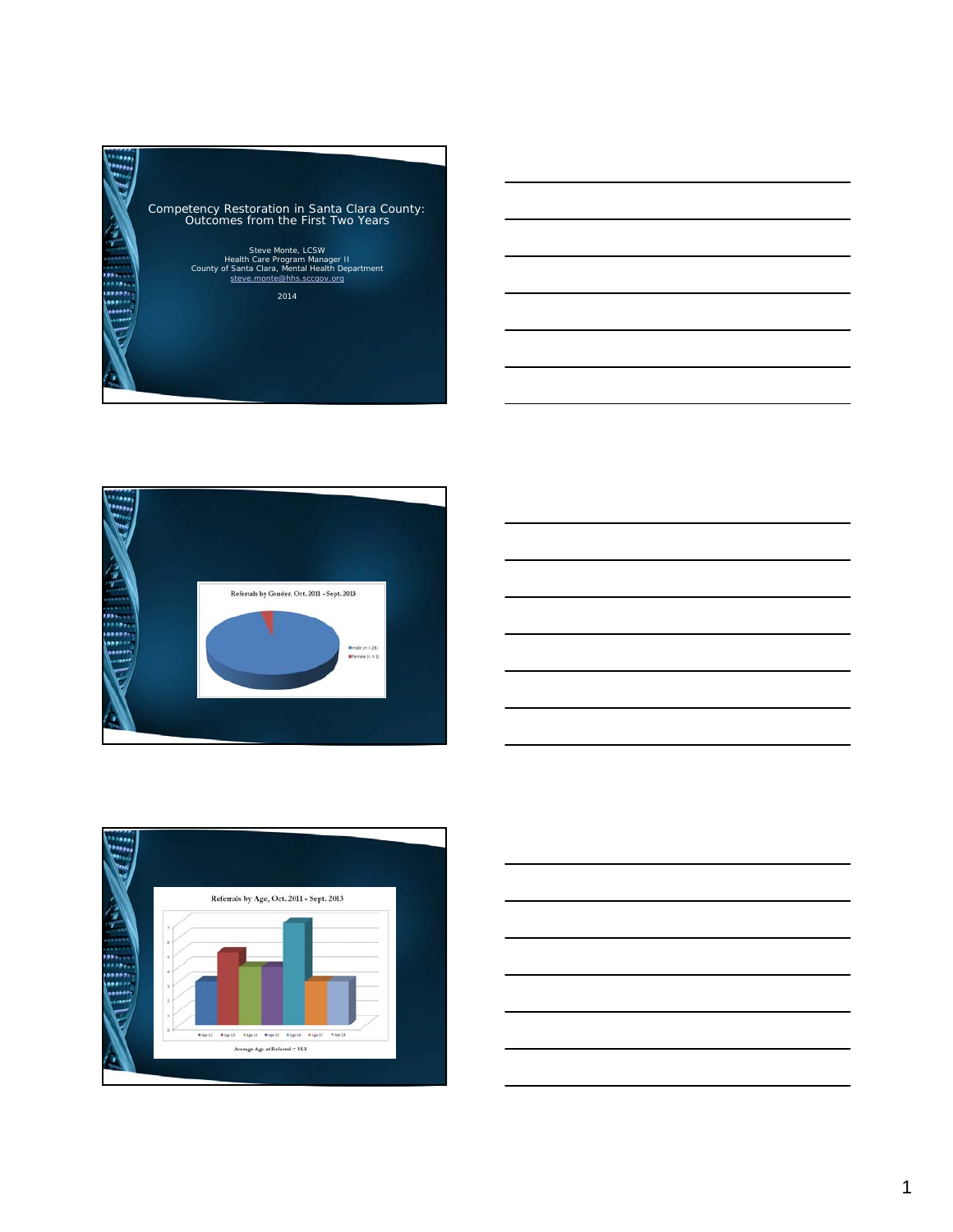|        |                                          | Gender and Age of Minors Petitioned (2012)<br><b>Petitions by Gender/Age Chart</b> |          |                 |                                                     |                                                                          |     |      |                |                                           |                 |  |
|--------|------------------------------------------|------------------------------------------------------------------------------------|----------|-----------------|-----------------------------------------------------|--------------------------------------------------------------------------|-----|------|----------------|-------------------------------------------|-----------------|--|
|        | Age                                      | 9                                                                                  | 12       | 13              | 14                                                  | 15                                                                       | 16  | 17   | 18             | Male                                      | Female          |  |
|        | # of<br><b>Petitions</b><br><b>Filed</b> | $\overline{1}$                                                                     | 13       | 59              | 147                                                 | 235                                                                      | 289 | 281  | $\overline{a}$ | 1420                                      | 209             |  |
|        | Percent of<br>total                      | $>1\%$                                                                             | %1       | 6%              | 14%                                                 | 23%                                                                      | 28% | 27%  | $>1\%$         | 87%                                       | 13%             |  |
| القنفذ | 23%<br>14%                               | Petitions by Age (%)<br>28%                                                        | 6%<br>1% | 27%<br>1%<br>O% | ■9<br>12<br>13<br>14<br>15<br>$\Pi$ 16<br>817<br>18 | 1600<br>1400<br>1200<br>1000<br>800<br>600<br>400<br>200<br>$\mathbf{o}$ |     | 1420 |                | <b>Petitions by Gender (Count)</b><br>209 | <b>B</b> Gender |  |









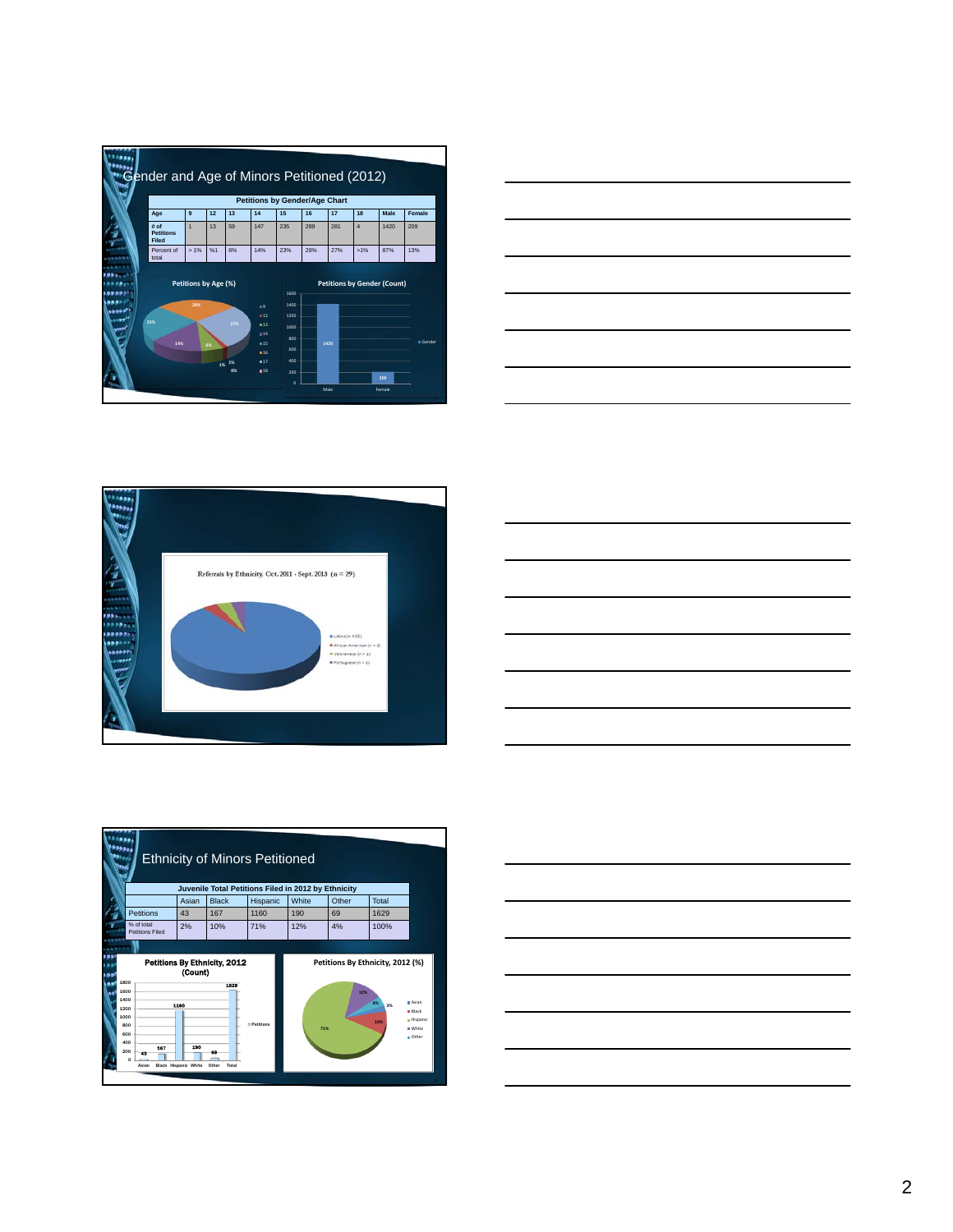# Referrals by Charge Oct. 2011 – Sept. 2013

- Across 29 youths referred, 108 total charges were filed (average = 3.7 charges per youth)
- Of that total, 75% were felony charges
- The most common types of charges were sex offenses, weapons possession, theft / burglary, and assault / battery





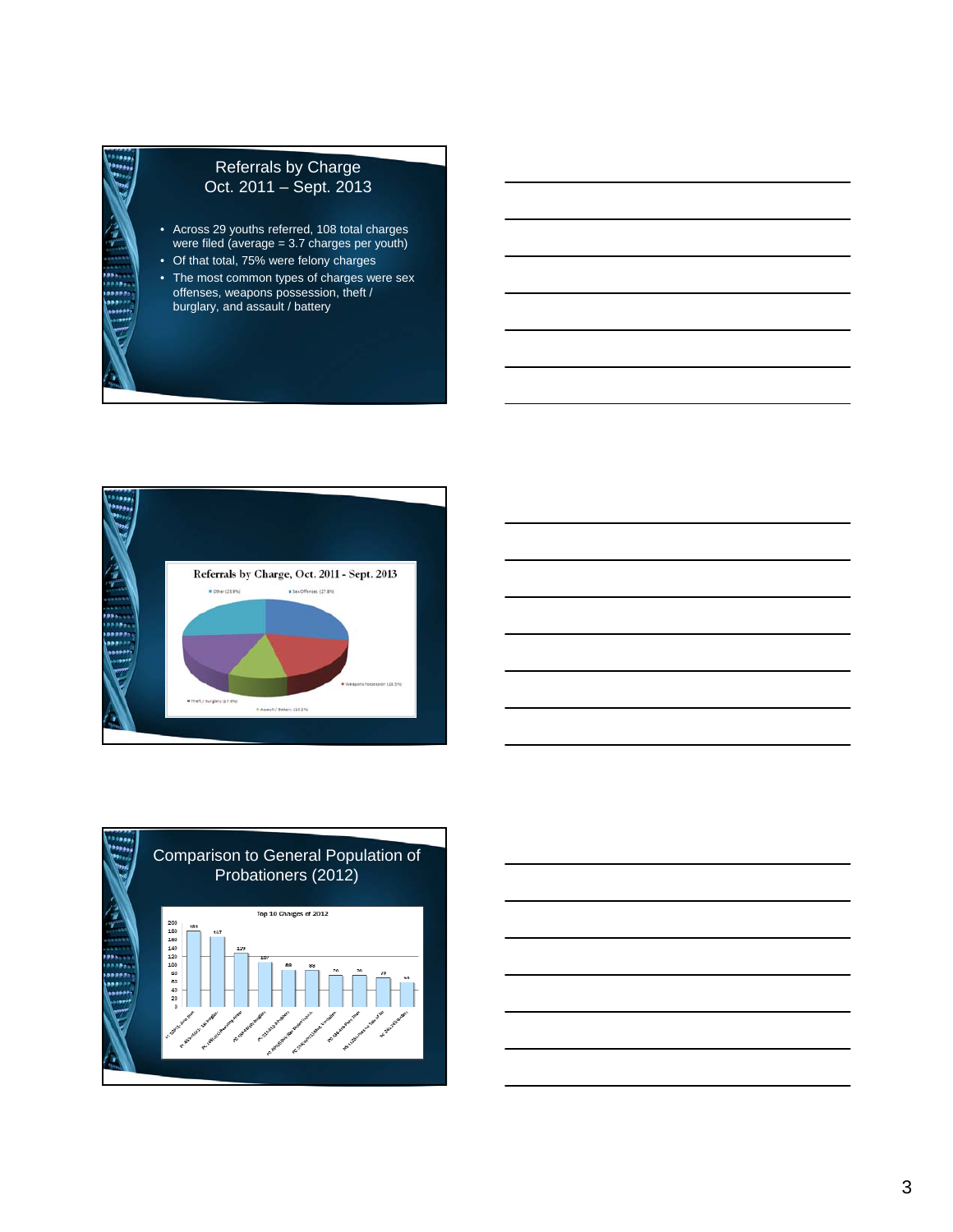









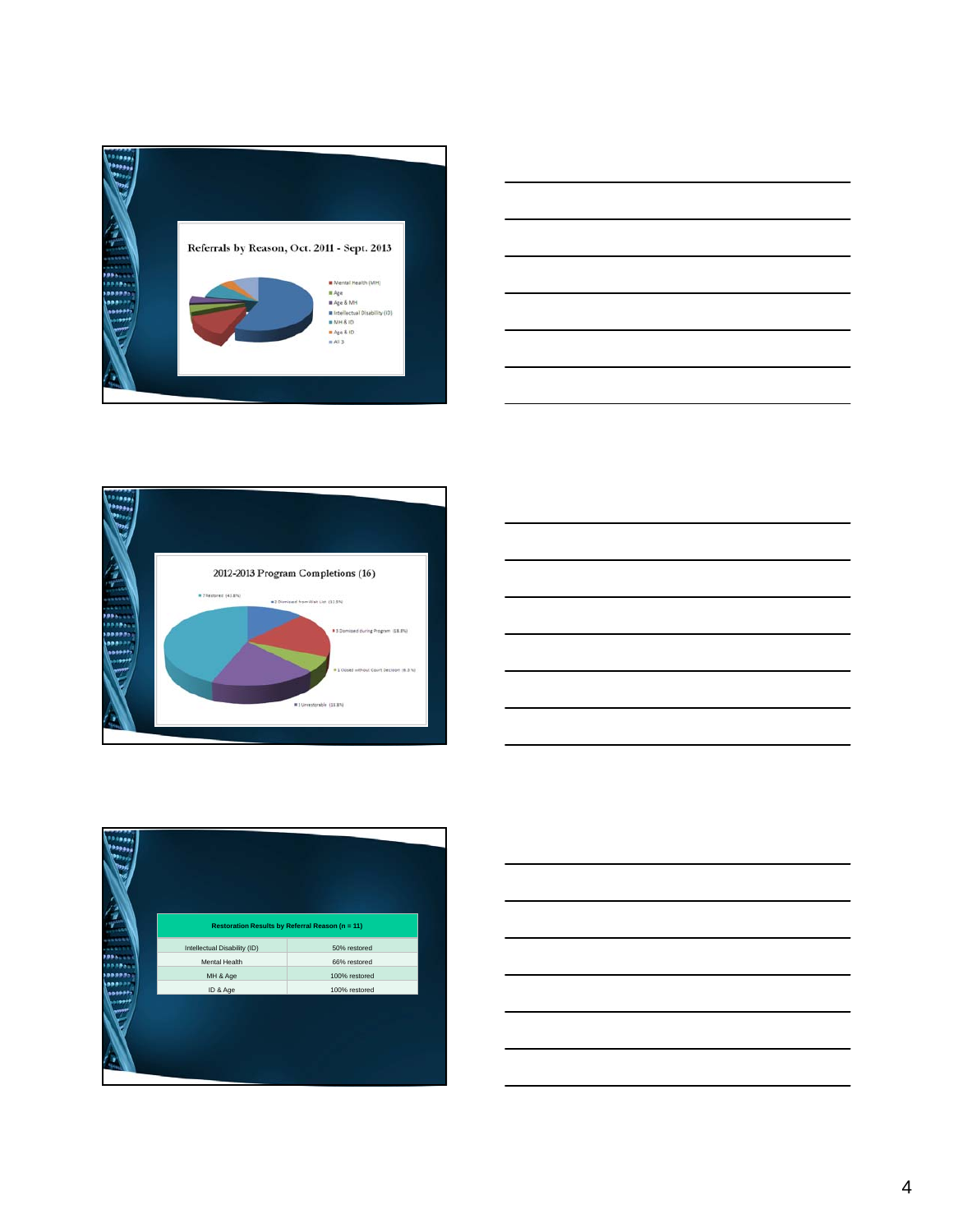#### JCR Program Staffing

- Pre-Trial Evaluations done by psychologists and psychiatrists from a court-administered panel.
- Admissions Competency Evaluations (ACEs) done by trained LCSW / LMFT for the purposes of summarizing previous findings and identifying relevant barriers to competency.
- Restoration services done by bachelor's level staff, in consultation with an LCSW supervisor.
- Independent Post-Restoration Evaluations done by psychologists and psychiatrists from a panel administered by the JCR program.
- Program management by an LCSW.

### Restoration Timelines

- For youths referred after the waiting list was established ( $n = 7$ ), the average wait time was 113 days.
- Youths spent an average of 245 days in the program and received approximately 2 sessions per week during that time.
- Youths waited an average of 35 additional days to have their competency status affirmed by the court.

#### Areas for Future Exploration

- How many sessions were delivered prior to a finding of competence or unrestorability?
- For how many youths was the issue of competency raised in court? How many were initially found competent by a judge?
- How will this program and others staff for language capacity?